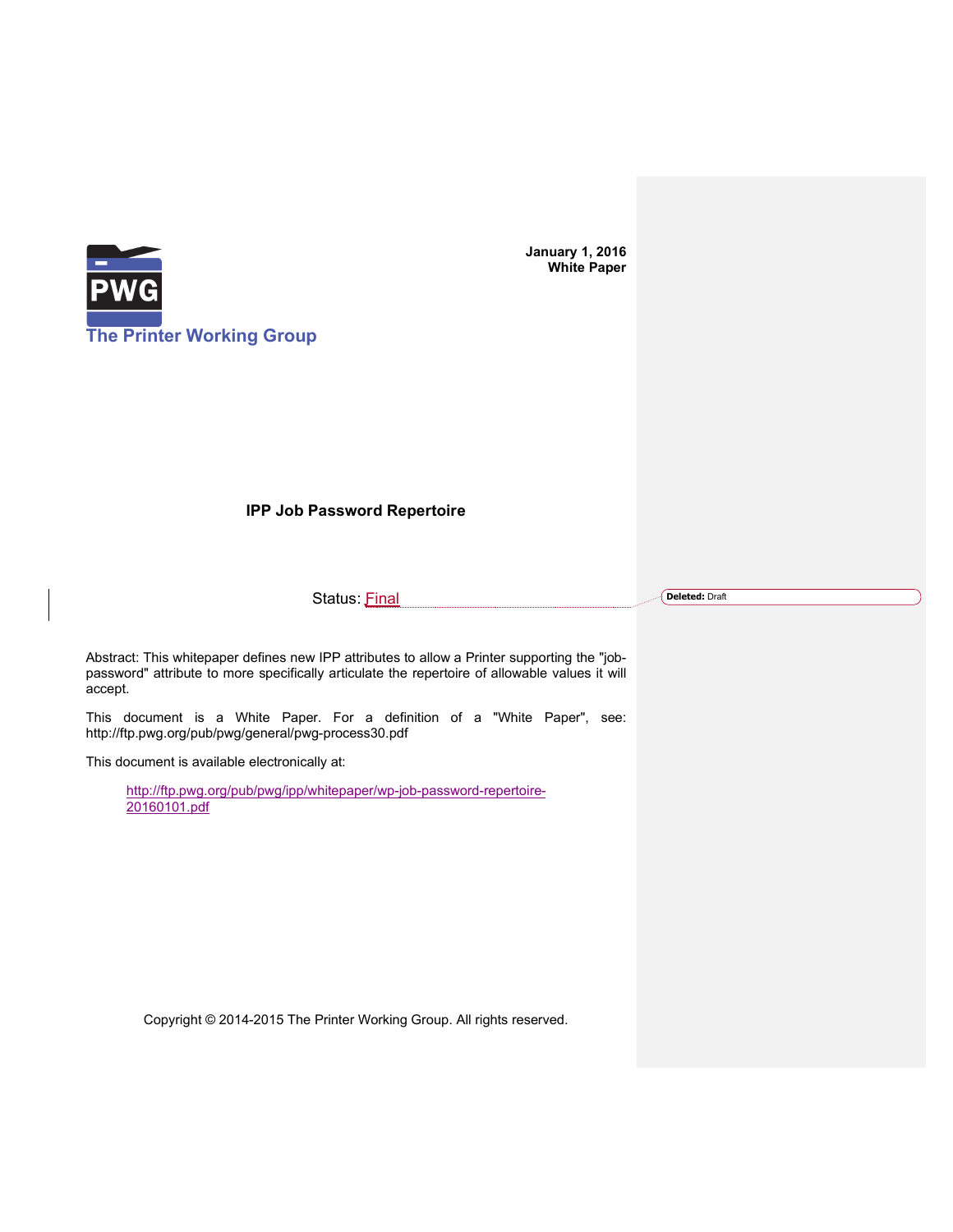Copyright © 2015-2016 The Printer Working Group. All rights reserved.

This document may be copied and furnished to others, and derivative works that comment on, or otherwise explain it or assist in its implementation may be prepared, copied, published and distributed, in whole or in part, without restriction of any kind, provided that the above copyright notice, this paragraph and the title of the Document as referenced below are included on all such copies and derivative works. However, this document itself may not be modified in any way, such as by removing the copyright notice or references to the IEEE-ISTO and the Printer Working Group, a program of the IEEE-ISTO.

#### Title: *IPP Job Password Repertoire*

The IEEE-ISTO and the Printer Working Group DISCLAIM ANY AND ALL WARRANTIES, WHETHER EXPRESS OR IMPLIED INCLUDING (WITHOUT LIMITATION) ANY IMPLIED WARRANTIES OF MERCHANTABILITY OR FITNESS FOR A PARTICULAR PURPOSE.

The Printer Working Group, a program of the IEEE-ISTO, reserves the right to make changes to the document without further notice. The document may be updated, replaced or made obsolete by other documents at any time.

The IEEE-ISTO takes no position regarding the validity or scope of any intellectual property or other rights that might be claimed to pertain to the implementation or use of the technology described in this document or the extent to which any license under such rights might or might not be available; neither does it represent that it has made any effort to identify any such rights.

The IEEE-ISTO invites any interested party to bring to its attention any copyrights, patents, or patent applications, or other proprietary rights which may cover technology that may be required to implement the contents of this document. The IEEE-ISTO and its programs shall not be responsible for identifying patents for which a license may be required by a document and/or IEEE-ISTO Industry Group Standard or for conducting inquiries into the legal validity or scope of those patents that are brought to its attention. Inquiries may be submitted to the IEEE-ISTO by e-mail at: ieee-isto@ieee.org.

The Printer Working Group acknowledges that the IEEE-ISTO (acting itself or through its designees) is, and shall at all times, be the sole entity that may authorize the use of certification marks, trademarks, or other special designations to indicate compliance with these materials.

Use of this document is wholly voluntary. The existence of this document does not imply that there are no other ways to produce, test, measure, purchase, market, or provide other goods and services related to its scope.

Page 2 of 13 Copyright © 2015-2016 The Printer Working Group. All rights reserved.

**Deleted:** http://ftp.pwg.org/pub/pwg/ipp/whitepaper/wp-jobpassword-repertoire-.pdf Section Break (Next Page)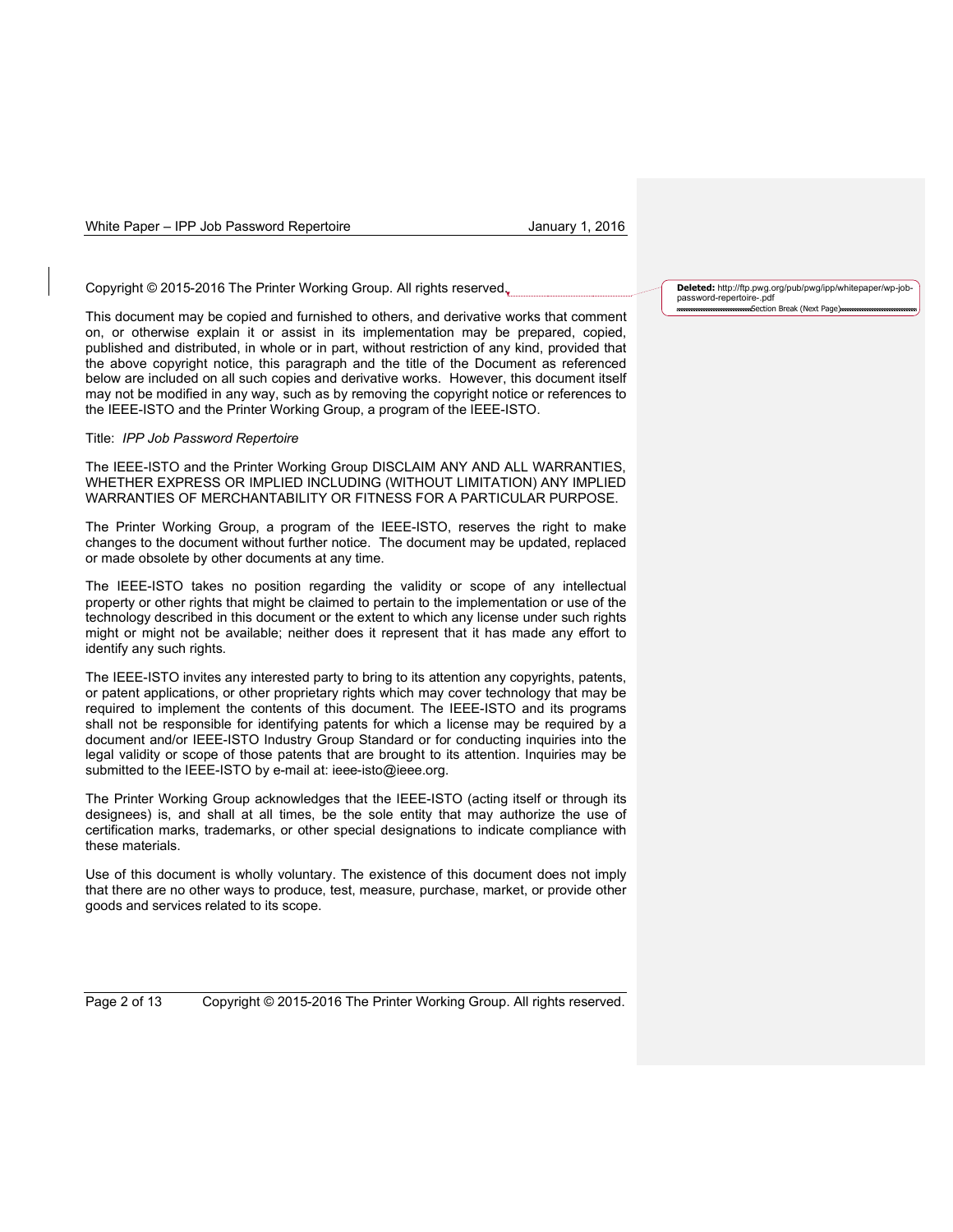#### **About the IEEE-ISTO**

The IEEE-ISTO is a not-for-profit corporation offering industry groups an innovative and flexible operational forum and support services. The IEEE-ISTO provides a forum not only to develop standards, but also to facilitate activities that support the implementation and acceptance of standards in the marketplace. The organization is affiliated with the IEEE (http://www.ieee.org/) and the IEEE Standards Association (http://standards.ieee.org/).

For additional information regarding the IEEE-ISTO and its industry programs visit:

http://www.ieee-isto.org

#### **About the IEEE-ISTO PWG**

The Printer Working Group (or PWG) is a Program of the IEEE Industry Standards and Technology Organization (ISTO) with member organizations including printer manufacturers, print server developers, operating system providers, network operating systems providers, network connectivity vendors, and print management application developers. The group is chartered to make printers and the applications and operating systems supporting them work together better. All references to the PWG in this document implicitly mean "The Printer Working Group, a Program of the IEEE ISTO." In order to meet this objective, the PWG will document the results of their work as open standards that define print related protocols, interfaces, procedures and conventions. Printer manufacturers and vendors of printer related software will benefit from the interoperability provided by voluntary conformance to these standards.

In general, a PWG standard is a specification that is stable, well understood, and is technically competent, has multiple, independent and interoperable implementations with substantial operational experience, and enjoys significant public support.

For additional information regarding the Printer Working Group visit:

http://www.pwg.org

Contact information:

The Printer Working Group c/o The IEEE Industry Standards and Technology Organization 445 Hoes Lane Piscataway, NJ 08854 USA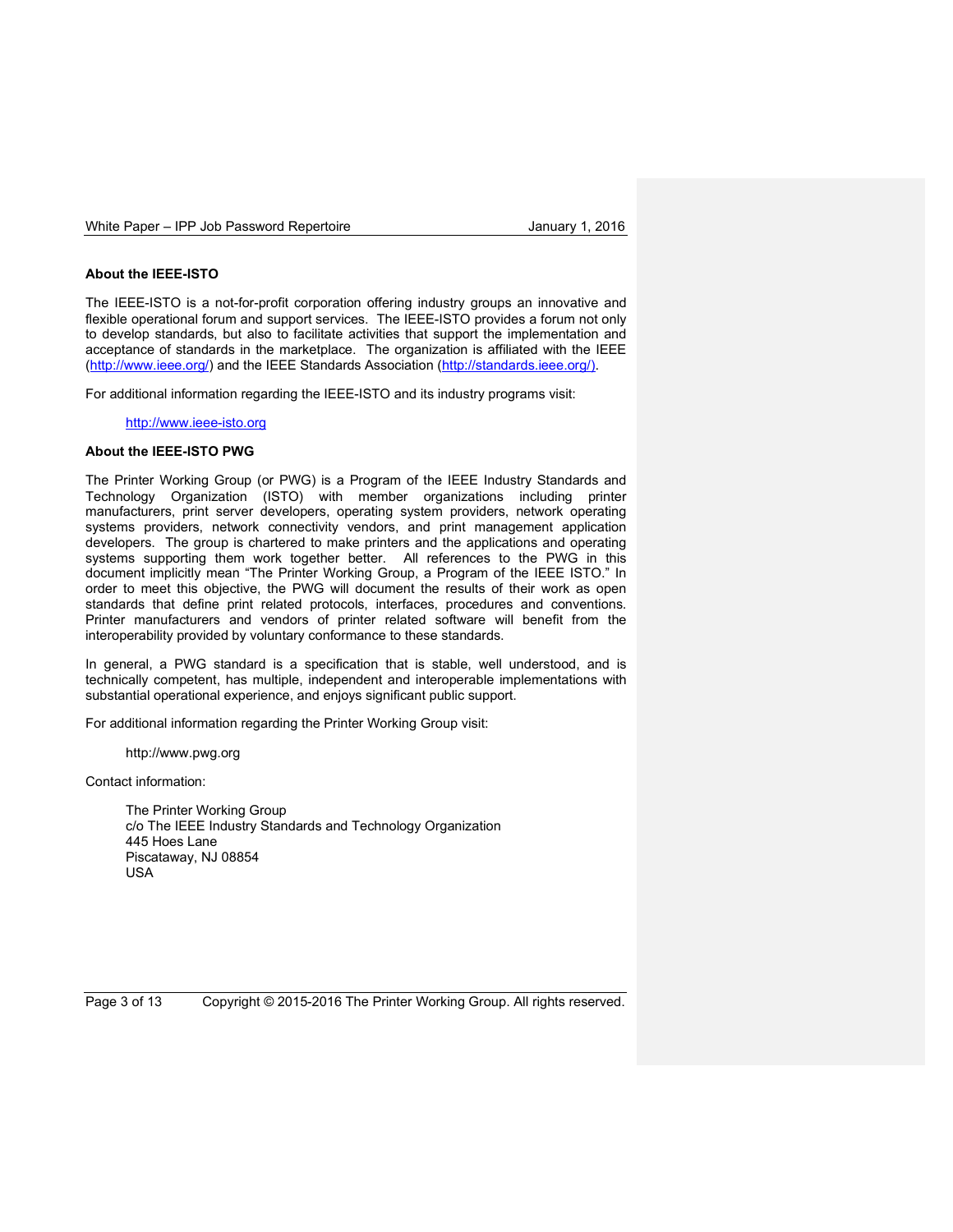#### **About the Internet Printing Protocol Work Group**

The Internet Printing Protocol (IPP) working group has developed a modern, full-featured network printing protocol, which is now the industry standard. IPP allows a print client to query a printer for its supported capabilities, features, and parameters to allow the selection of an appropriate printer for each print job. IPP also provides Job information prior to, during, and at the end of Job processing.

For additional information regarding IPP visit:

#### http://www.pwg.org/ipp/

Implementers of this specification are encouraged to join the IPP mailing list in order to participate in any discussions of the specification. Suggested additions, changes, or clarification to this specification, should be sent to the IPP mailing list for consideration.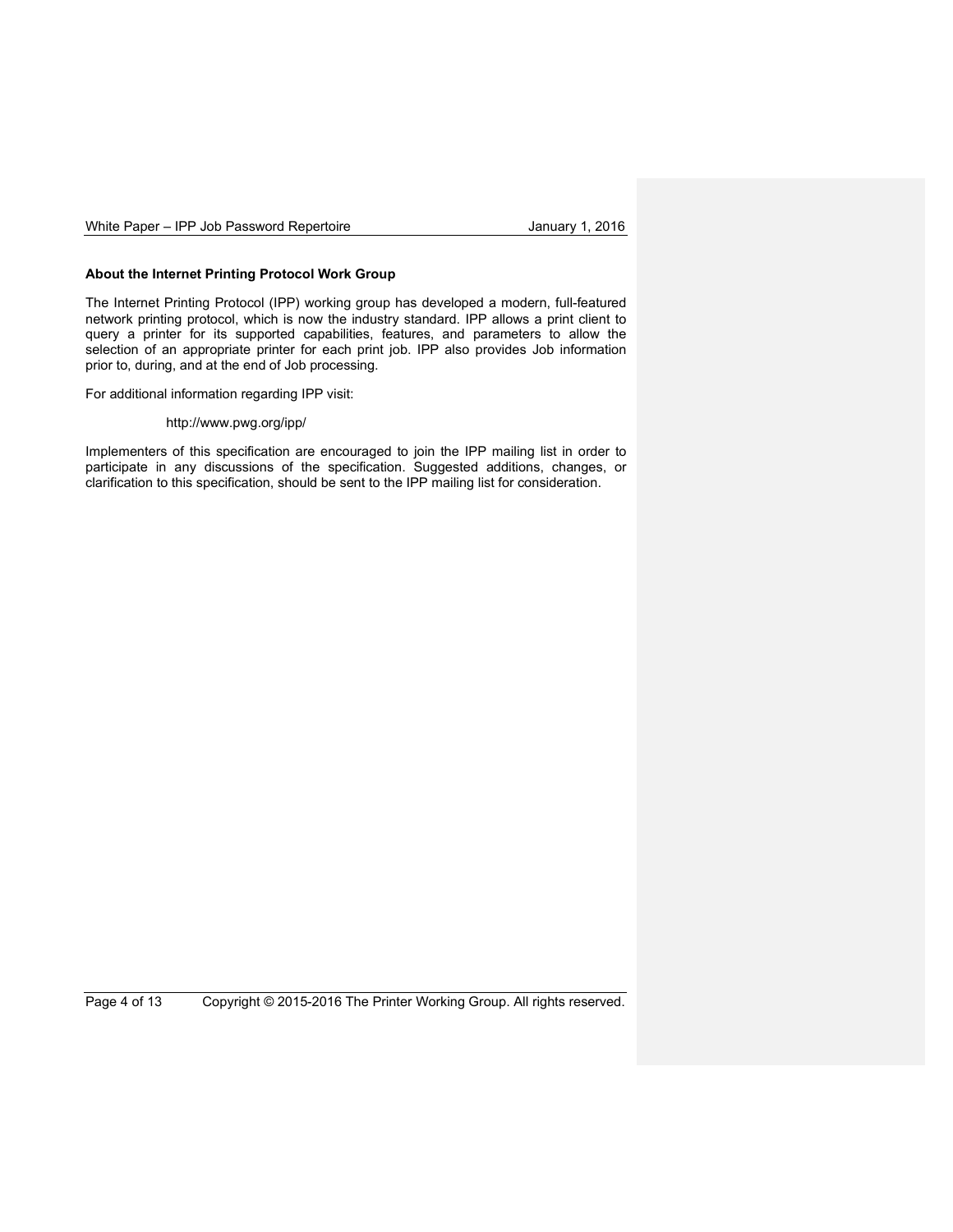# **Table of Contents**

|                | Deleted: 1                   |
|----------------|------------------------------|
|                | List of Figures <sup>1</sup> |
| List of Tables |                              |
|                |                              |
|                |                              |

Copyright © 2015-2016 The Printer Working Group. All rights reserved. Page 5 of 13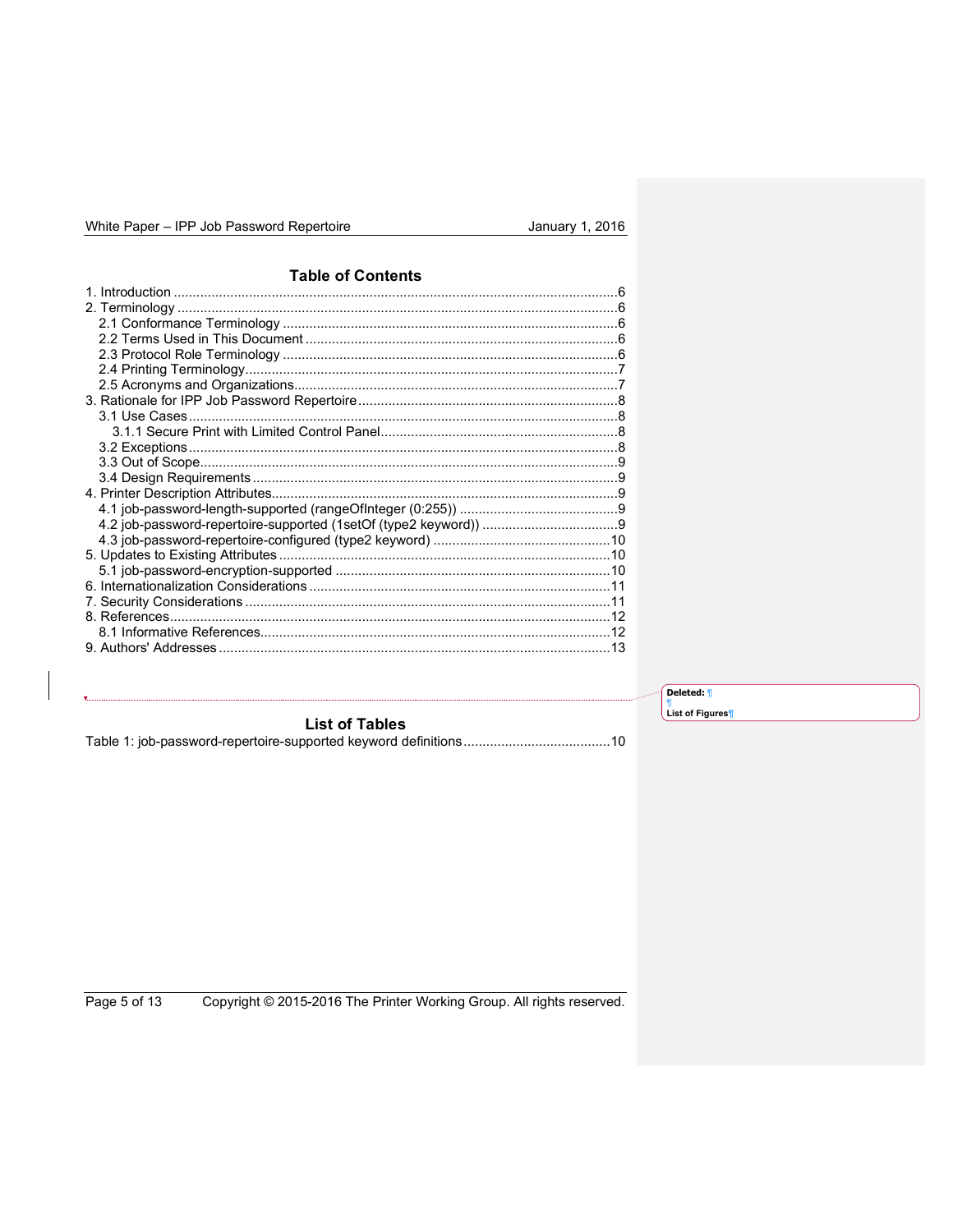## **1. Introduction**

The "Internet Printing Protocol (IPP): Job and Printer Extensions – Set 2 (JPS2)" [PWG5100.11] already defines a collection of attributes to enable "Secure Print", by defining the "job-password" and "job-password-encryption" Job Template attributes. However, some Output Devices do not have a sophisticated control panel, but can still accept passwords if the password provided by the User is limited to comply with a particular pattern. The existing "job-password-supported" attribute contains a maximum acceptable length for the "job-password" attribute. The "job-password-allowable-pattern" attribute defined below provides a mechanism for a Printer to convey minimum and maximum password length, as well as limitations on acceptable character ranges on a percharacter basis.

# **2. Terminology**

## **2.1 Conformance Terminology**

Capitalized terms, such as MUST, MUST NOT, RECOMMENDED, REQUIRED, SHOULD, SHOULD NOT, MAY, and OPTIONAL, have special meaning relating to conformance as defined in Key words for use in RFCs to Indicate Requirement Levels [RFC2119]. The term CONDITIONALLY REQUIRED is additionally defined for a conformance requirement that applies to a particular capability or feature.

## **2.2 Terms Used in This Document**

*Secure Print*: An IPP feature described in [PWG5100.11] to restrain Job processing until a Job password has been provided to the Printer.

*Encrypted Document*: A Document submitted as part of a job that Job or Print Document confidentiality while the Document is in the process of being rendered.

## **2.3 Protocol Role Terminology**

This document defines the following protocol roles in order to specify unambiguous conformance requirements:

*Client*: Initiator of outgoing IPP session requests and sender of outgoing IPP operation requests (Hypertext Transfer Protocol -- HTTP/1.1 [RFC7230] User Agent).

*Printer*: Listener for incoming IPP session requests and receiver of incoming IPP operation requests (Hypertext Transfer Protocol -- HTTP/1.1 [RFC7230] Server) that represents one or more Physical Devices or a Logical Device.

Page 6 of 13 Copyright © 2015-2016 The Printer Working Group. All rights reserved.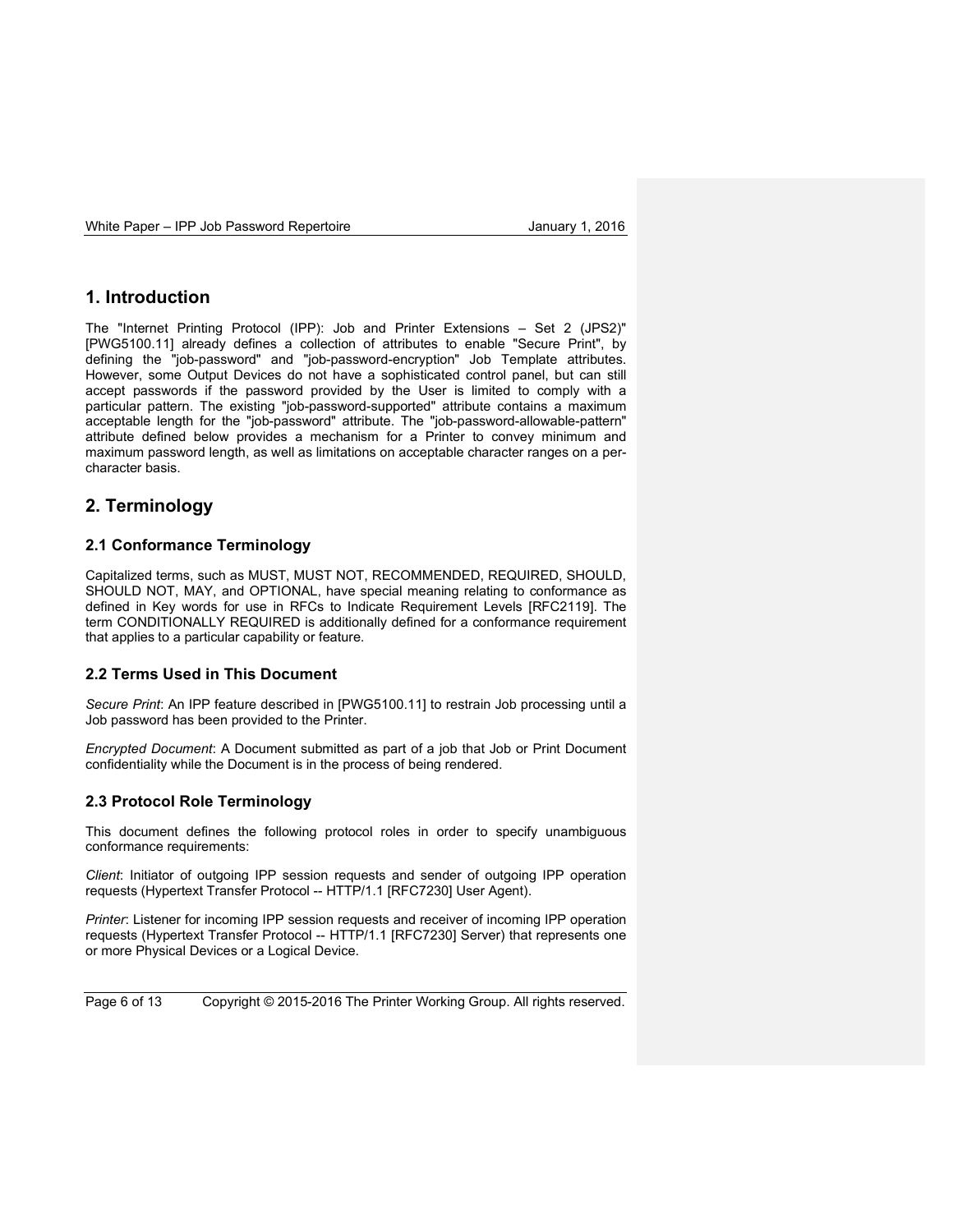## **2.4 Printing Terminology**

Normative definitions and semantics of printing terms are imported from the Printer MIB v2 [RFC3805], Printer Finishings MIB [RFC3806], Internet Printing Protocol/1.1: Model and Semantics [RFC2911], and IPP: Job Progress Attributes [RFC3381].

*Document*: An object created and managed by a Printer that contains the description, processing, and status information. A Document object may have attached data and is bound to a single Job.

*Job*: An object created and managed by a Printer that contains description, processing, and status information. The Job also contains zero or more Document objects.

## **2.5 Acronyms and Organizations**

*IANA*: Internet Assigned Numbers Authority, http://www.iana.org/

*IETF*: Internet Engineering Task Force, http://www.ietf.org/

*ISO*: International Organization for Standardization, http://www.iso.org/

*PWG*: Printer Working Group, http://www.pwg.org/

Page 7 of 13 Copyright © 2015-2016 The Printer Working Group. All rights reserved.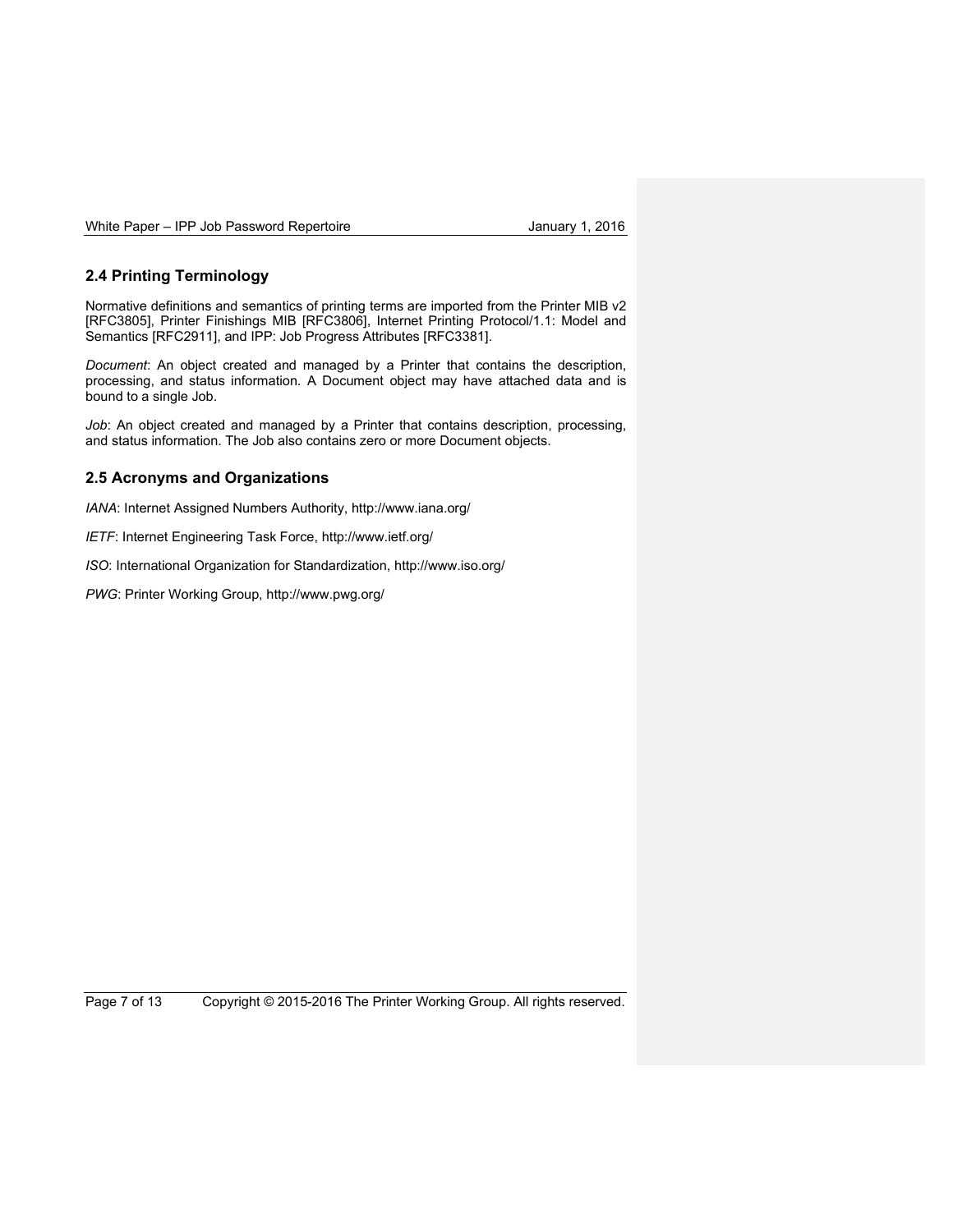## **3. Rationale for IPP Job Password Repertoire**

Existing specifications define the following:

- 1. Internet Printing Protocol (IPP): Job and Printer Extensions Set 2 (JPS2) [PWG5100.11] defines the "job-password" attribute for a Client to associate a password with the job. The Printer holds the Job in 'pending-held' state until a user provides that password. The "job-password-supported" attribute conveys the maximum length of the password.
- 2. Internet Printing Protocol (IPP): Job and Printer Extensions Set 2 (JPS2) [PWG5100.11] defines the "job-password-encryption" attribute to specify the hashing algorithm used to obfuscate the value sent in the corresponding "jobpassword" attribute. The "job-password-encryption-supported" Printer Description attribute conveys the hashing algorithms supported by the Printer.

To enhance the fidelity of the user experience when accepting job passwords, this white paper:

- 1. Proposes the definition of additional Printer Description attributes to convey restrictions on the length and range of acceptable characters supported by the "jobpassword" Job Template attribute, so that these additional constraints may be conveyed without breaking backward compatibility.
- 2. Recommends deprecation of some of the hashing algorithms, clarifies the definitions of existing ambiguous keywords, and propose the definition of new values.

#### **3.1 Use Cases**

The following use cases are germane to the new IPP attributes and their semantics.

#### **3.1.1 Secure Print with Limited Control Panel**

Duncan has an end-of-year evaluation document that he needs to print but is worried that someone else might see. He wants the Printer to hold the Job until he gets to the Printer to release it. Duncan chooses a Printer supporting Secure Print, which has a limited set of control panel buttons (Up, Down, OK, Back) and a user can only enter numerical passwords between 4-8 digits long. The Printer provides these restrictions to the Client; the Client provides the user with feedback on the limitations, and only accepts a password that complies with these restrictions.

## **3.2 Exceptions**

No exceptions identified as of this writing.

Page 8 of 13 Copyright © 2015-2016 The Printer Working Group. All rights reserved.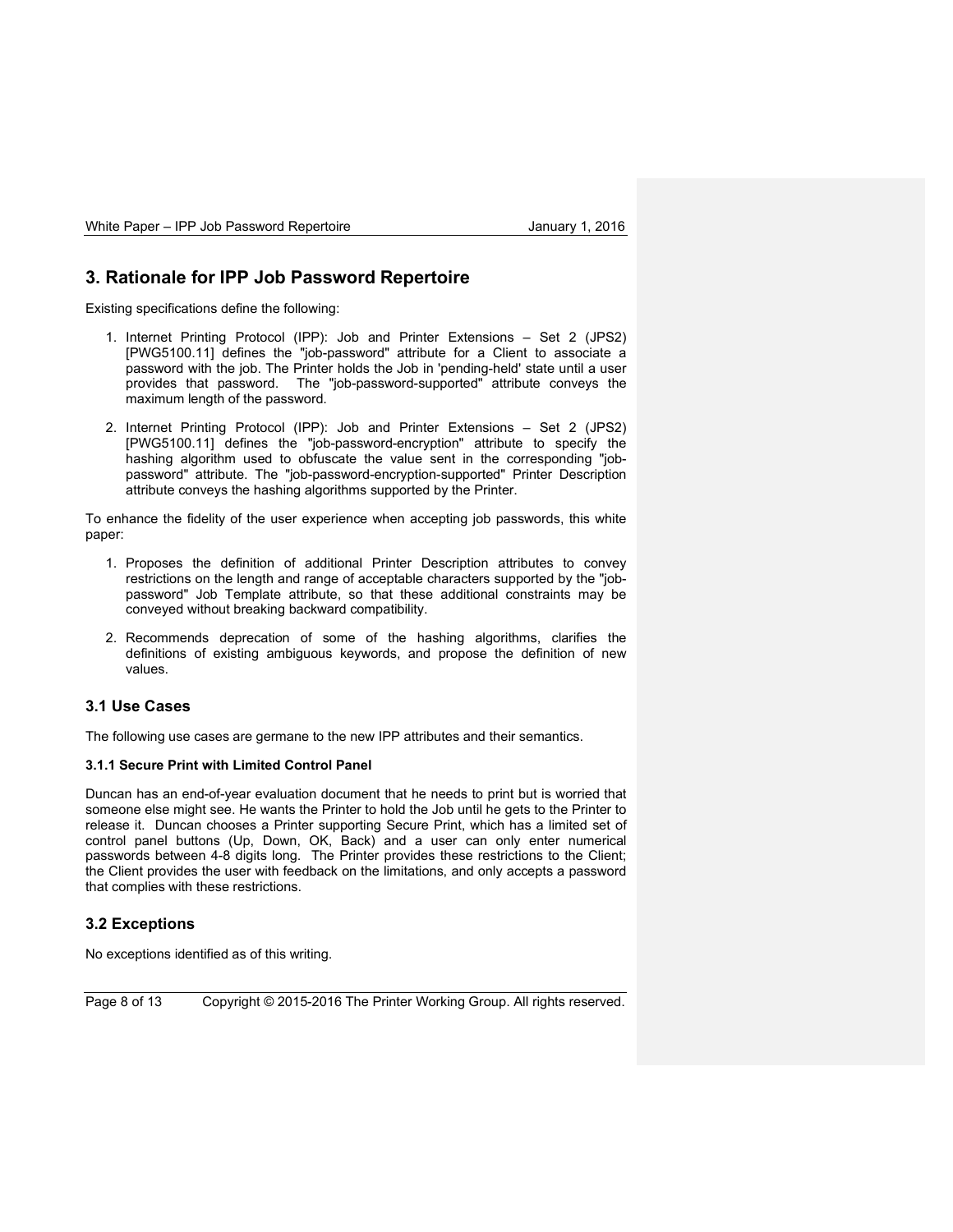## **3.3 Out of Scope**

The following are considered out of scope for this document:

- 1. Authentication infrastructure that may be used by the Printer, such as LDAP or **RADIUS**
- 2. The method of inputting a job password or user credential into the Printer

## **3.4 Design Requirements**

The design requirements for this document are:

- 1. Define attributes for constraining the acceptable value formats for "jobpassword" that are backward compatible with [PWG5100.11].
- 2. Register all attributes and operations with IANA and the PWG

The design recommendations for this document are:

1. Outlining best-practice user experience

## **4. Printer Description Attributes**

#### **4.1 job-password-length-supported (rangeOfInteger (0:255))**

The 4.1 "job-password-length-supported" Printer Description attribute is a range that specifies the minimum and maximum supported length of the unencrypted password, measured in characters rather than octets. The character set encoding is specified by the "job-password-repertoire-configured" attribute (Section 4.3). The Printer is configured to accept an empty password if the range's minimum value is  $\overline{0}$  (zero).

This attribute complements the existing "job-password-supported" attribute [PWG5100.11], which specifies the maximum password length supported before encryption, measured in octets.

## **4.2 job-password-repertoire-supported (1setOf (type2 keyword))**

The "job-password-repertoire-supported" attribute enumerates the job password repertoires (allowable characters, character sets and encodings) the Printer can be configured to use.

The keywords are named according to a 'REGISTRY ENCODING RANGE' naming structure convention. Table 1 lists the standard keywords. Vendor repertoire keywords, prefixed with "vendor\_" to indicate a vendor-specific registry, may also be used. Vendor repertoire keywords SHOULD be registered with the PWG to achieve interoperability. As an example, a vendor may choose to register the 'vendor us-ascii lowercase' keyword to

Page 9 of 13 Copyright © 2015-2016 The Printer Working Group. All rights reserved.

**Commented [SK1]:** I recall both from memory and by reviewing the minutes that we discussed creating a new "jobpassword-input-supported" attribute in the Oct. 19 meeting. Minutes here:

⁃ Value of 0 means password can be empty. Add reference to PWG 5100.11 (JPS2)

⁃ Change to "job-password-input-supported

(rangeOfInteger(0:MAX))" ⁃ Clarify that this reflects the number of characters entered by the user (on the Client or Printer)

⁃ Upper range MAY be different than job-password-supported **since that attribute refers to the number of octets in the paradish are hashed** vs. the number of characters

That turns out to be incorrect. Quoting 5100.11 section 10.3, the definition for "job-password-supported" says this:

'The "job-password-supported" attribute indicates the **maximum length that the Printer will accept for the unencrypted password** which the client will encrypt as the value of the "job-password" Operation Attribute.'

Creating this new attribute would reverse our earlier long standing agreed-upon positionthat creating a new range attribute would be unnecessary. But our interpretation in that meeting was incorrect. So I'm not going to create a range, as per the minutes from Oct. 19.

#### **Deleted: minimum-**

| Deleted: (integer                                      |  |
|--------------------------------------------------------|--|
| Deleted: minimum-                                      |  |
| Deleted: supported                                     |  |
| <b>Deleted:</b> A value of 0 (zero) indicates that the |  |
| Deleted: can be                                        |  |
| Deleted: .                                             |  |
| Deleted: length                                        |  |

**Deleted:** 'registry\_encoding\_range'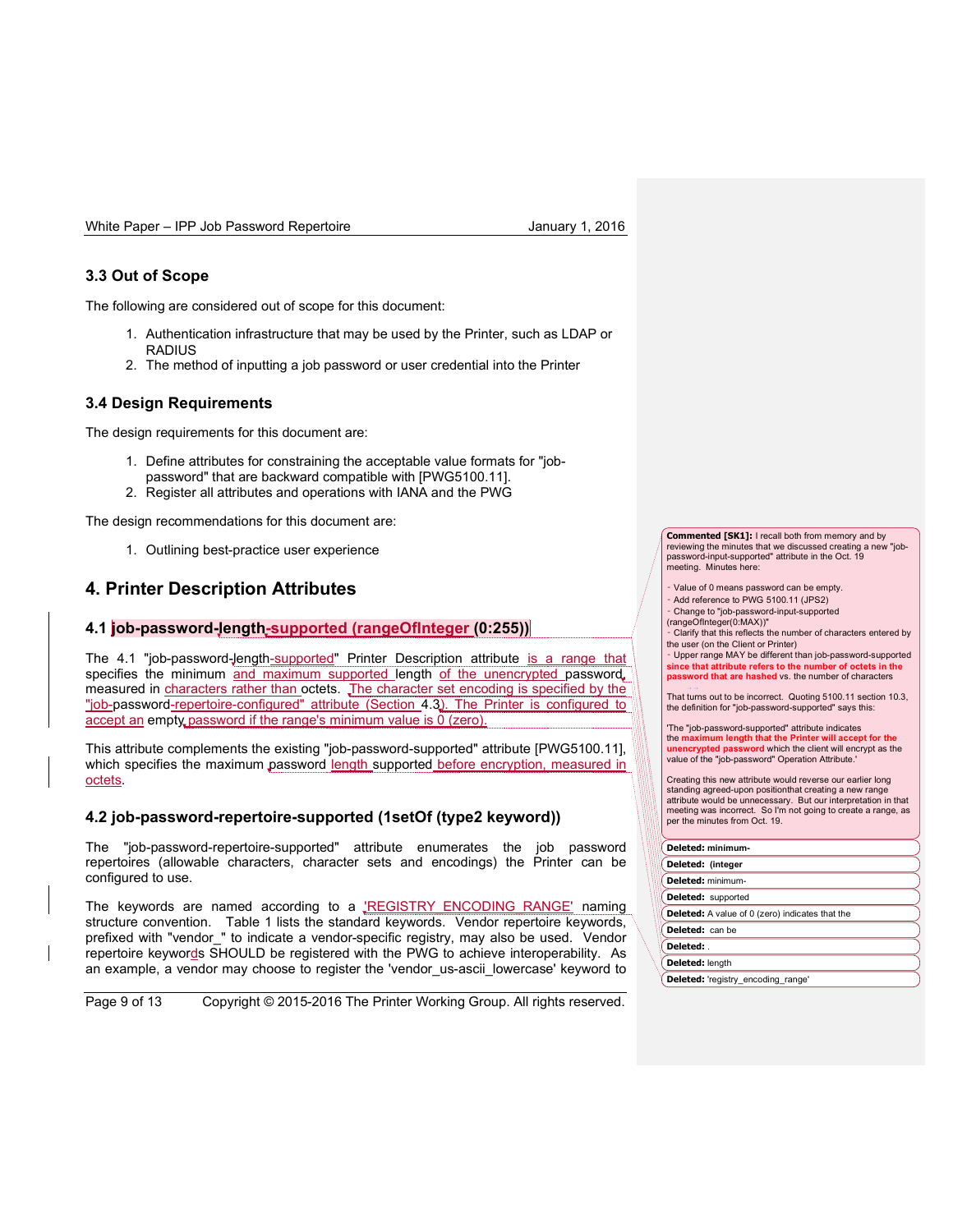specify a repertoire limited to using only lowercase characters from the US ASCII encoding.

The "utf-8" encoding name indicates the use of Network Unicode [RFC5198].

**Table 1: job-password-repertoire-supported keyword definitions**

| Keyword                 | Description                                                                                                                                                         |                                                                                                                           |
|-------------------------|---------------------------------------------------------------------------------------------------------------------------------------------------------------------|---------------------------------------------------------------------------------------------------------------------------|
| 'iana us-ascii digits'  | Value must consist of only ASCII digits (0x30-0x39)                                                                                                                 |                                                                                                                           |
| 'iana us-ascii letters' | Value must consist of only US ASCII letters (0x41-0x5A, 0x61-<br>0x7A)                                                                                              |                                                                                                                           |
| 'iana us-ascii complex' | Value must consist of US ASCII letters and numbers, with at<br>least one uppercase letter, one lowercase letter, and one digit<br>(0x30-0x39, 0x41-0x5A, 0x61-0x7A) |                                                                                                                           |
| 'iana_us-ascii_any'     | Value must consist of US ASCII printable characters (0x20-<br>0x7e                                                                                                  |                                                                                                                           |
| 'iana_utf-8_digits'     | Value must consist of only UTF-8 numerical digits                                                                                                                   | <b>Commented [SK2]:</b> According to this website, there are a<br>bunch of non-ASCII UTF-8 numerical values in the world: |
| liana utf-8 letters'    | Value must consist of UTF-8 letters                                                                                                                                 | http://www.fileformat.info/info/unicode/category/Nd/list.htm                                                              |
| 'iana utf-8 any'        | Value must consist of UTF-8 printable characters                                                                                                                    | Deleted: 'iana utf-8 complex'<br>$\ldots$ [1]                                                                             |

## **4.3 job-password-repertoire-configured (type2 keyword)**

The "job-password-repertoire-configured" attribute indicates the password repertoire currently configured for this Printer. The value of this attribute MUST be one of the set of values listed in the "job-password-repertoire-supported" attribute defined in §4.2. A supporting Client can use this attribute's value to limit User input so that the value in "jobpassword" will comply with the configured password repertoire.

# **5. Updates to Existing Attributes**

 $\overline{\phantom{a}}$ 

## **5.1 job-password-encryption-supported**

"Internet Printing Protocol (IPP): Job and Printer Extensions – Set 2 (JPS2)" [PWG5100.11] defines the "job-password-encryption-supported" attribute, and includes in that definition a number of keywords. The 'sha' keyword indicated SHA-1.

This document proposes that the following values defined for "job-password-encryptionsupported" be deprecated: 'md2', 'md4', 'md5', 'sha'.

Page 10 of 13 Copyright © 2015-2016 The Printer Working Group. All rights reserved.

**Commented [SK3]:** Small paragraph but seemed more appropriate to set it off in is own paragraph to raise its visibility.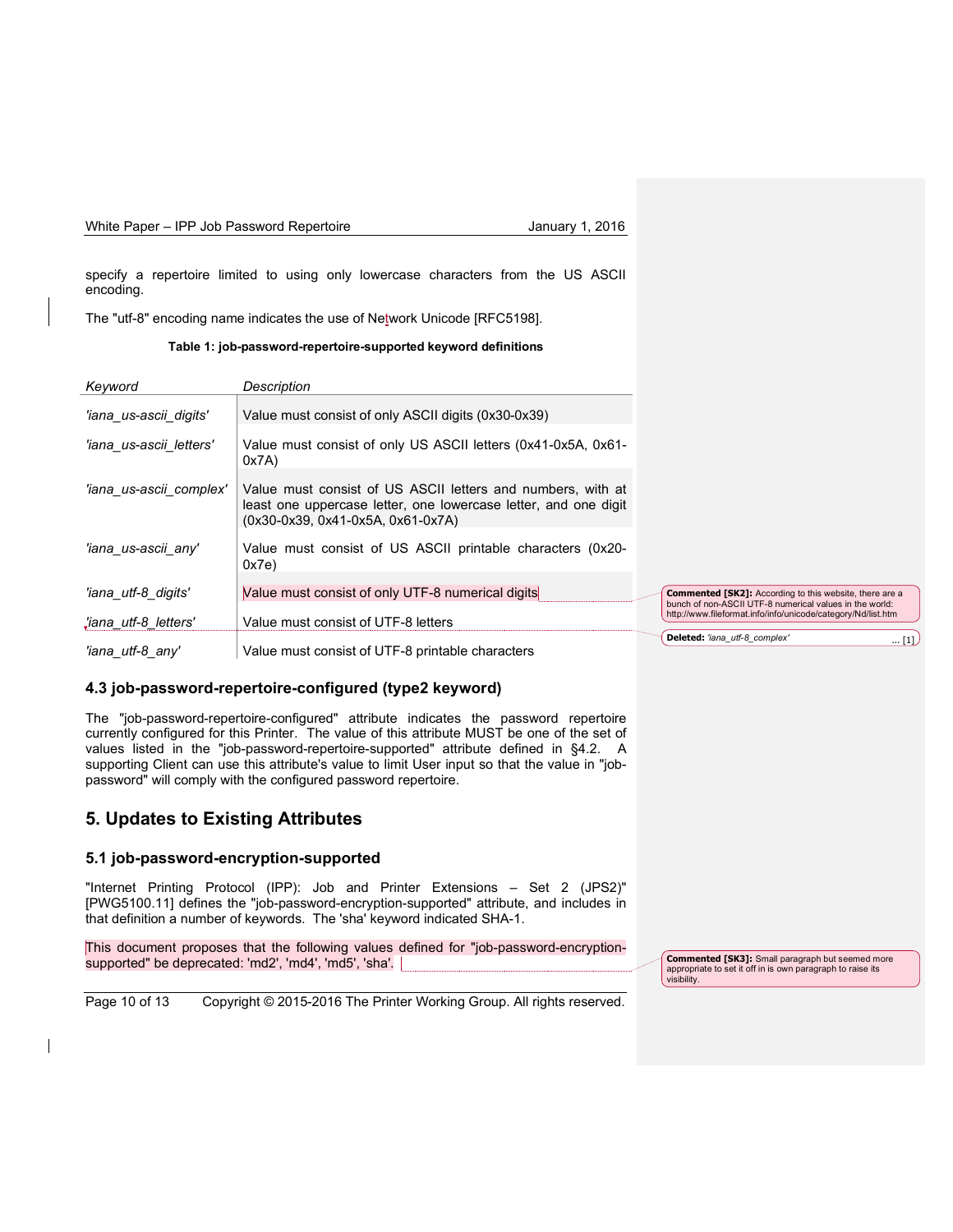## **6. Internationalization Considerations**

For interoperability and basic support for multiple languages, implementations use the Universal Character Set (UCS) Transformation Format -- 8 bit (UTF-8) [RFC3629] encoding of Unicode [UNICODE] [ISO10646] and the Unicode Format for Network Interchange [RFC5198].

# **7. Security Considerations**

The hash algorithms proposed to be deprecated in section 5.1 SHOULD NOT be used in new Printers.

The IPP extensions defined in this document require the same security considerations as defined in the IPP/1.1: Model and Semantics [RFC2911]. In addition, Infrastructure Printers MUST:

- 1. Validate the HTTP Host request header in order to protect against DNS rebinding attacks,
- 2. Provide confidentiality of data in transit using TLS encryption [RFC5246] of Client and Proxy connections,
- 3. Authenticate Clients and Proxies using X.509 certificate validation, HTTP authentication methods, and/or other mechanisms, and
- 4. Provide confidentiality of Document and Job data at rest.

Clients and Proxies MUST authenticate their connections to Infrastructure Printers, such as by validating the Infrastructure Printer's X.509 certificate or using other in-band mutual authentication protocols.

Implementations of this specification SHOULD conform to the following standard on processing of human-readable Unicode text strings, see:

Unicode Security Mechanisms [UTS39] – detecting and avoiding security attacks

Implementations of this specification are advised to also review the following informational document on processing of human-readable Unicode text strings:

Unicode Security FAQ [UNISECFAQ] – common Unicode security issues

**Deleted:** enumerated

**Deleted:** foo that are labeled as "DEPRECATED" **Commented [SK4]:** Assuming this will be filled out much more extensively

Page 11 of 13 Copyright © 2015-2016 The Printer Working Group. All rights reserved.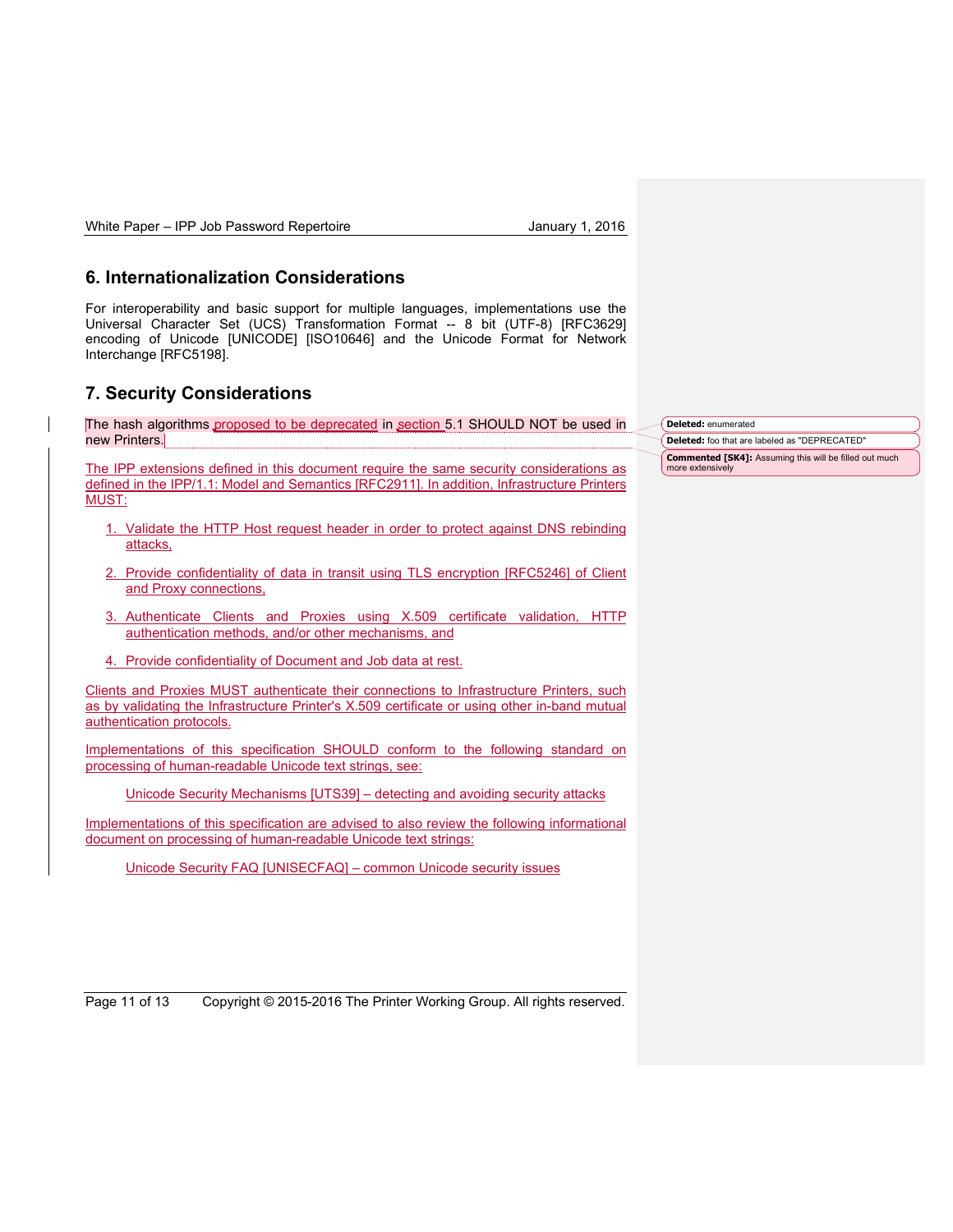# **8. References**

# **8.1 Informative References**

| [ISO10646]        | "Information technology -- Universal Coded Character Set (UCS)",<br>ISO/IEC 10646:2011                                                                                                         |
|-------------------|------------------------------------------------------------------------------------------------------------------------------------------------------------------------------------------------|
| [NIST-FIPS-180-4] | National Institute of Standards and Technology, "Secure Hash<br>Standard (SHS)", August 2015,<br>http://nvlpubs.nist.gov/nistpubs/FIPS/NIST.FIPS.180-4.pdf                                     |
| [PWG5100.11]      | T. Hastings, D. Fullman, "IPP: Job and Printer Operations - Set 2",<br>PWG 5100.11-2010, October 2010,<br>http://ftp.pwg.org/pub/pwg/candidates/cs-ippjobprinterext10-<br>20101030-5100.11.pdf |
| [PWG5101.2]       | E. Bradshaw, I. McDonald, "RepertoireSupported Element", PWG<br>5101.2-2004, http://ftp.pwg.org/pub/pwg/candidates/cs-crrepsup10-<br>20040201-5101.2.pdf                                       |
| [RFC3629]         | F. Yergeau, "UTF-8, a transformation format of ISO 10646", RFC<br>3629, November 2003, http://www.ietf.org/rfc/rfc3629.txt                                                                     |
| [RFC5198]         | J. Klensin, M. Padlipsky, "Unicode Format for Network Interchange"<br>RFC 5198, March 2008, http://www.ietf.org/rfc/rfc5198.txt                                                                |
| ISP800-1311       | E. Barker, A. Roginsky, NIST Special Publication (SP) 800-131A<br>(Draft), "Transitions: Recommendation for Transitioning the Use of<br>Cryptographic Algorithms and Key Lengths", July 2015   |
| [UNICODE]         | Unicode Consortium, "Unicode Standard", Version 8.0.0, June 2015,<br>http://www.unicode.org/versions/Unicode8.0.0/ asdfsaf                                                                     |
| <b>IUTS391</b>    | Unicode Consortium, "Unicode Security Mechanisms", UTS#39,<br>September 2014, http://www.unicode.org/reports/tr39/tr39-9.html                                                                  |
| [UNISECFAQ]       | Unicode Consortium "Unicode Security FAQ", November 2013,<br>http://www.unicode.org/fag/security.html                                                                                          |

Page 12 of 13 Copyright © 2015-2016 The Printer Working Group. All rights reserved.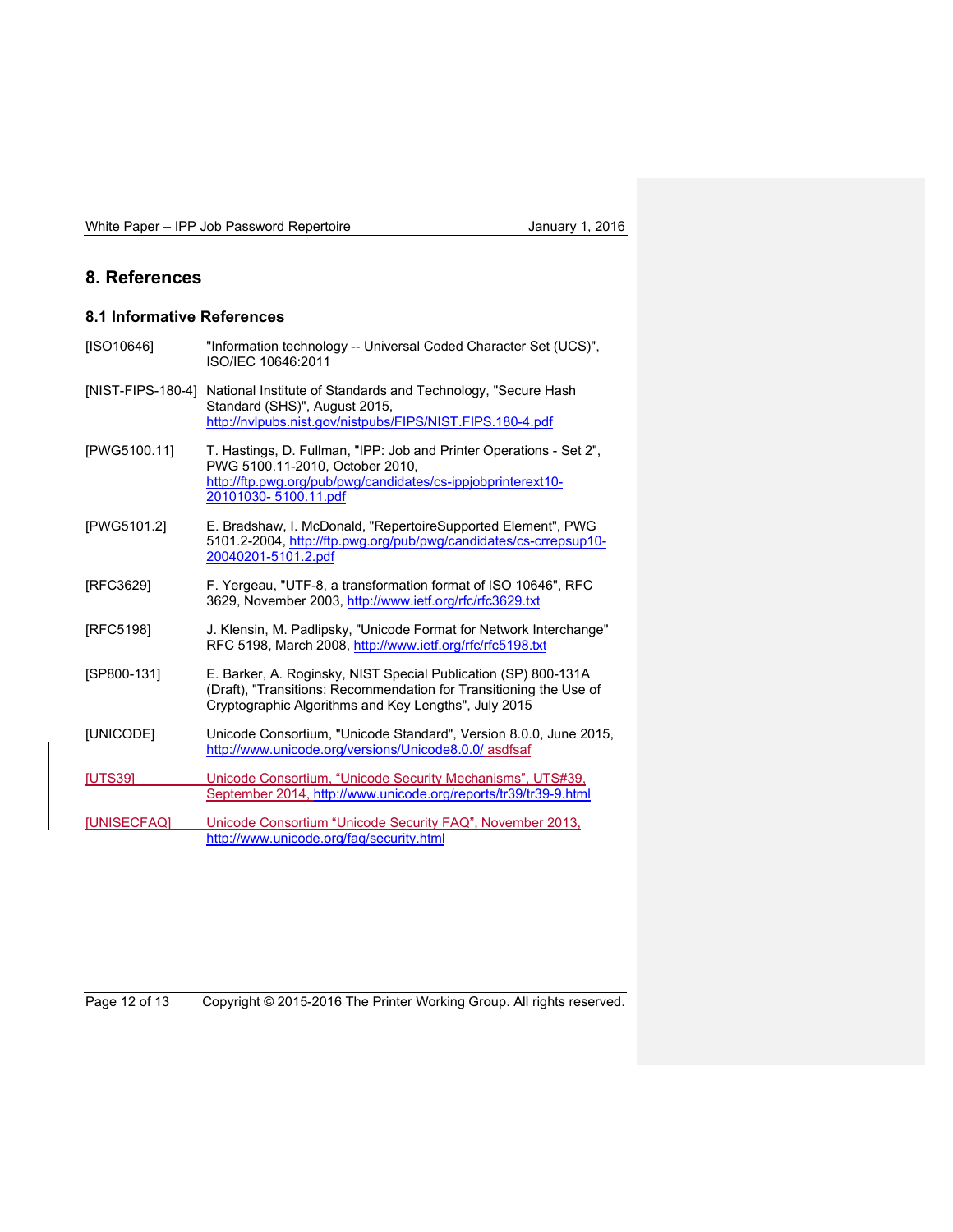# **9. Authors' Addresses**

Primary authors:

Smith Kennedy HP Inc. 11311 Chinden Blvd. Boise ID 83714 smith.kennedy@hp.com

The authors would also like to thank the following individuals for their contributions to this standard:

Michael Sweet - Apple Inc. Ira McDonald - High North William Wagner - TIC Daniel Manchala - Xerox **Deleted: Performance 2018** 

Zaphod Beeblebrox - President of the Galaxy¶ **<#>Change History¶ <#>November 28, 2015¶** Updated as per IPP WG conference call discussion on 2015- 10-19:¶ <#>Changed list of hash algorithms to list the ones deprecated. New ones will just be registered as per the standard IANA process, and won't be mentioned here.¶ <#>Some confusion over the way to evolve the "jobpassword-minimum-length" attribute, caused by a mistaken<br>understanding of the "job-password-supported" attribute<br>defined in JPS2¶ <#>Fixed keyword structure for "job-password-repertoiresupported" to align on convention, and also mentioned Network Unicode¶ **<#>October 12, 2015¶** Updated as per IPP WG conference call discussion on 2015- 09-21:¶ <#>Changed title¶ <#>Changed the keyword names for job-password-repertoire to comply with PWG 5101.2¶ <#>Added the "job-password-repertoire-configured" attribute¶ <#>Updated the references¶ <#>Refactored Table 2¶ **<#>September 9, 2015¶** Updated after a hiatus using notes from the April 2015 PWG F2F and other inputs. Renamed the attributes several times, added keyword definitions for many UTF-8 format types, and added a new section for extending the definition of the "job-password-encryption" keyword range, and to clarify the definitions and deprecate many of the old values.¶ **<#>April 14, 2015¶** Updated as per IPP WG discussion, in preparation for 2015 April F2F (Sunnyvale) discussion in IPP WG and IDS WG.¶<br>**<#>February 4, 2015**¶<br>Initial revision, presented at Feb. 2015 F2F

Page 13 of 13 Copyright © 2015-2016 The Printer Working Group. All rights reserved.